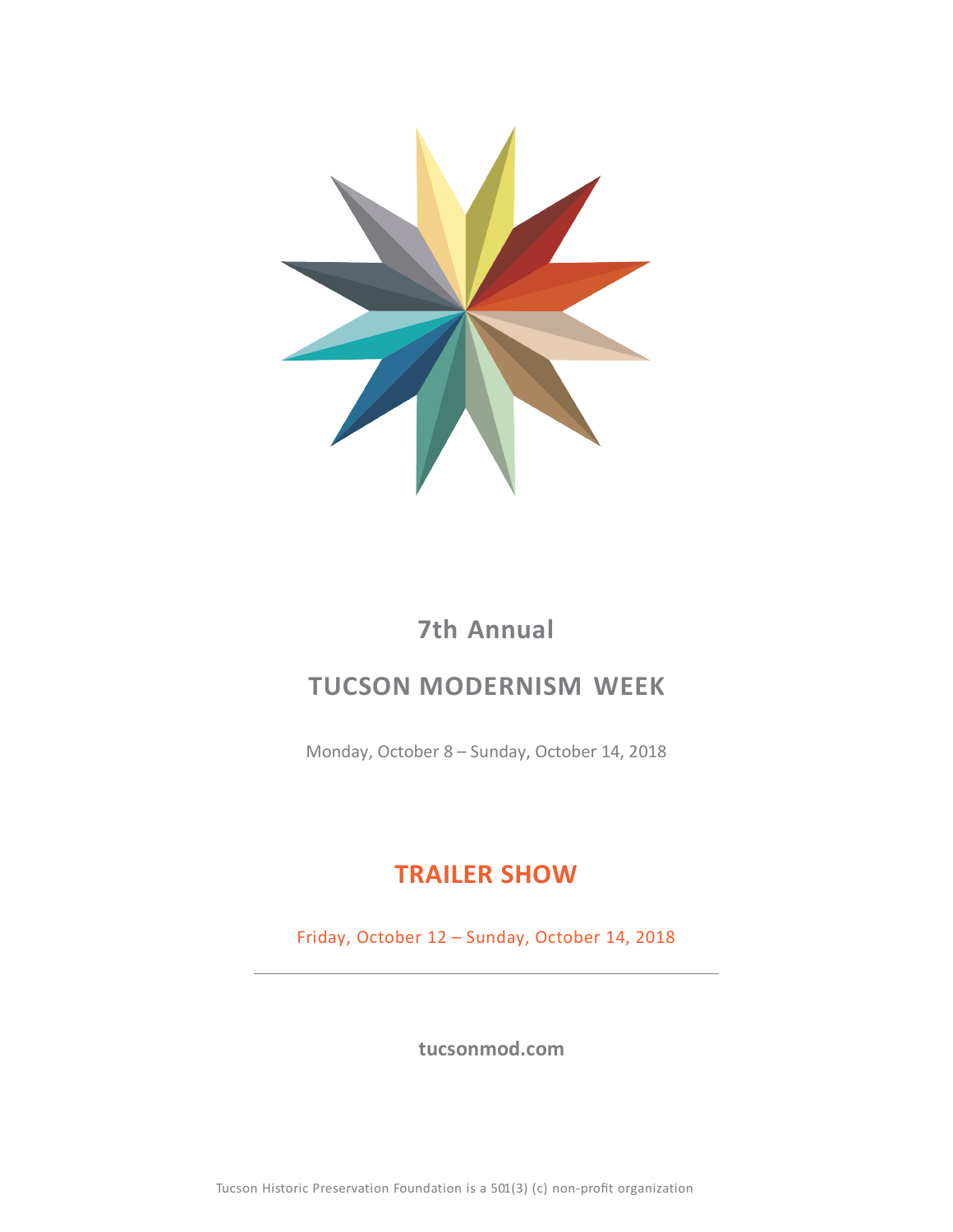

### A WEEK OF SHOPPING, LECTURES, TOURS, PARTIES & ALL THINGS MODERN

7th Annual Tucson Modernism Week 2017– Trailer Show, presented by the Tucson Historic Preservation Foundation.

#### Monday, October 8 – Sunday, October 14, 2018

We are looking for 10 to 15 swank - mod - fab vintage trailers, from approximately 1940 to 1972, that are original or fully restored/refurbished, for the annual Tucson Modernism Week Vintage Trailer Show. Entry fee is \$50 per trailer. Participants get electric hook-up, one night free hotel°, an owners reception, free admission to most Modernism Week events October 8–14, 2017\*, and a chance to win the Mod-Can Award for best Trailer. Tucson HistoricPreservation Foundation PO Box 40008 Tucson Arizona 85717 PreserveTucson.org

trailers@tucsonmod.com

<sup>o</sup>Trailer electric hook-up and hotel room are available based on request.

\* VIP tickets may not cover independently produced events that are affiliated but not produced by Tucson Historic Preservation Foundation.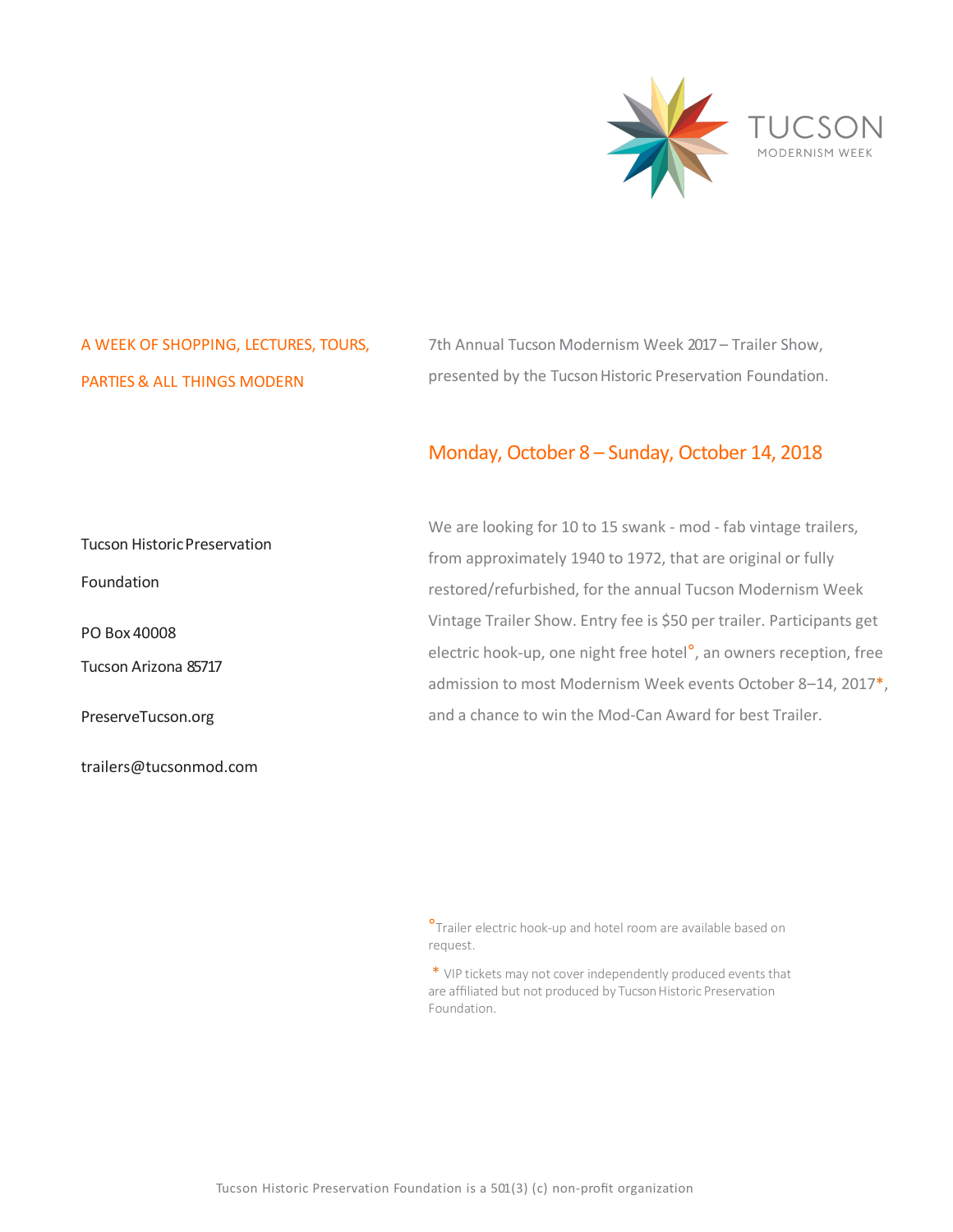

#### **Details**

Trailers accepted for exhibit at Tucson Modernism Week 2018 will be on public display October 13-14, outdoors in Tucson, Arizona. Trailers must arrive Friday, October 12 between the hours of 1:00 p.m. and 4:00 p.m. for parking. Departure will be Sunday afternoon, October 14 after the close of public viewing hours at 2:00 p.m. Due to the parking arrangements; no early departures will be possible. Extra days before or after the event will not be possible.

We have room to display some vintage tow vehicles. Please indicate if you are planning to show your tow vehicle and include a photo, length, make and model.

If you wish to advertise your trailer for sale during the show, or promote any type of product or service, you must register as a vendor and pay a vendor fee of \$200. Please check the application. Otherwise, no "for sale" or other type of marketing signs are permitted.

The entry fee for trailers accepted to the show is \$50 per trailer, for up to two people per trailer. Refunds for cancellation or any other reason will be solely at the discretion of the organizers.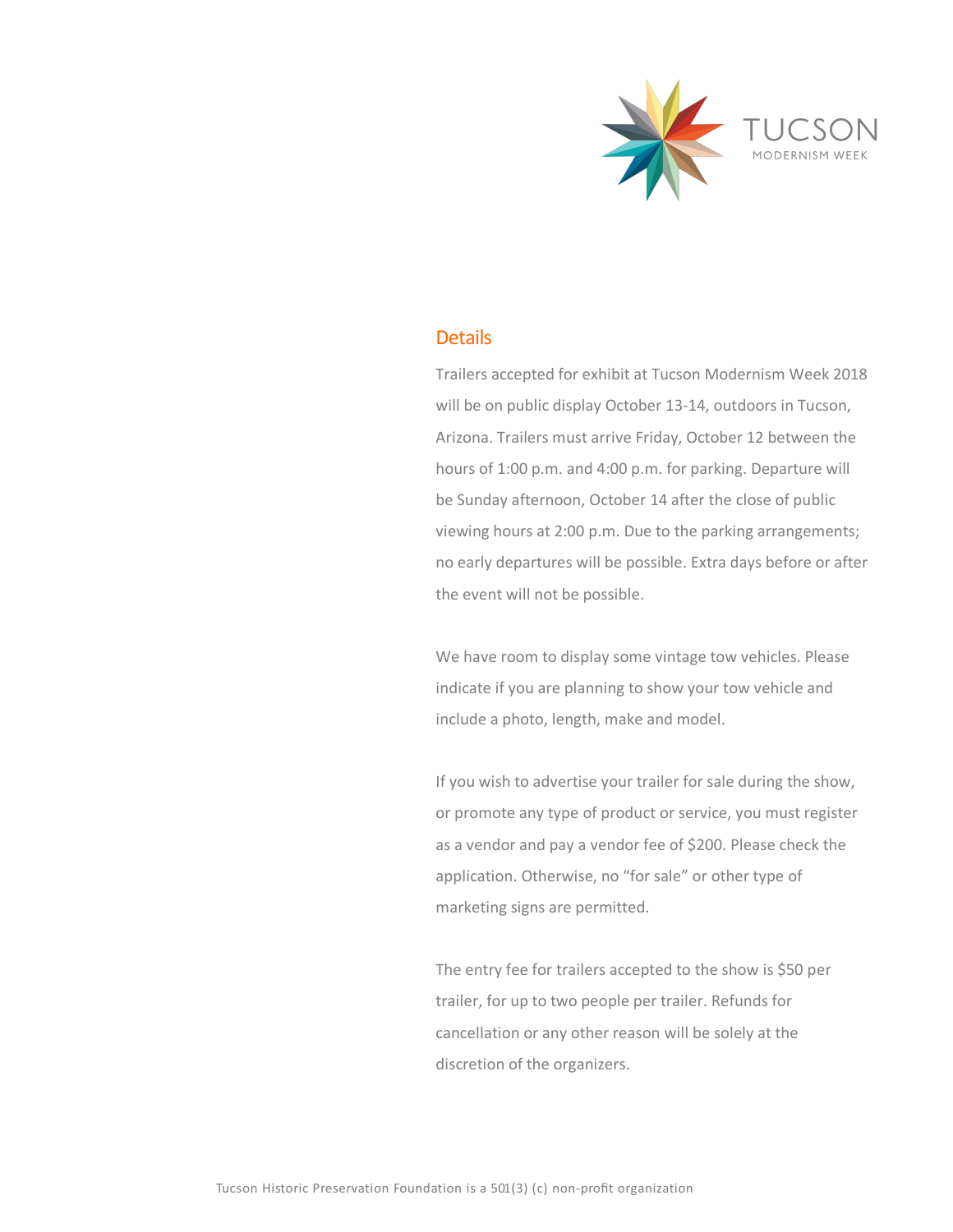

#### Accommodations

Trailer owners are encouraged to stay at the endorsed hotel, unless they need to stay with their trailer for security purposes. (Professional security is provided for the entire length of the show). Electricity sufficient to recharge trailer batteries and operate 12v DC appliances will be provided for approximately 8 hours per day (not at night).

If you choose to stay in your trailer, please arrive with fresh water, and empty black and gray holding tanks.

If you do not need to say in your trailer, Modernism Week will pay for one night of your stay at a nearby hotel during the weekend of the Vintage Trailer Show (nights of October 12 and October 13). Please note that there is no requirement you stay an extra night at the hotel. Reserved room rates vary from 89.00 – 159.00 a night plus taxes and misc. for exhibitors of vintage trailers.

If you plan to stay in the nearby hotel, please check the appropriate box on the application form (below). We will assist you with booking. You'll be required to present a credit card upon check-in, for additional nights and incidentals.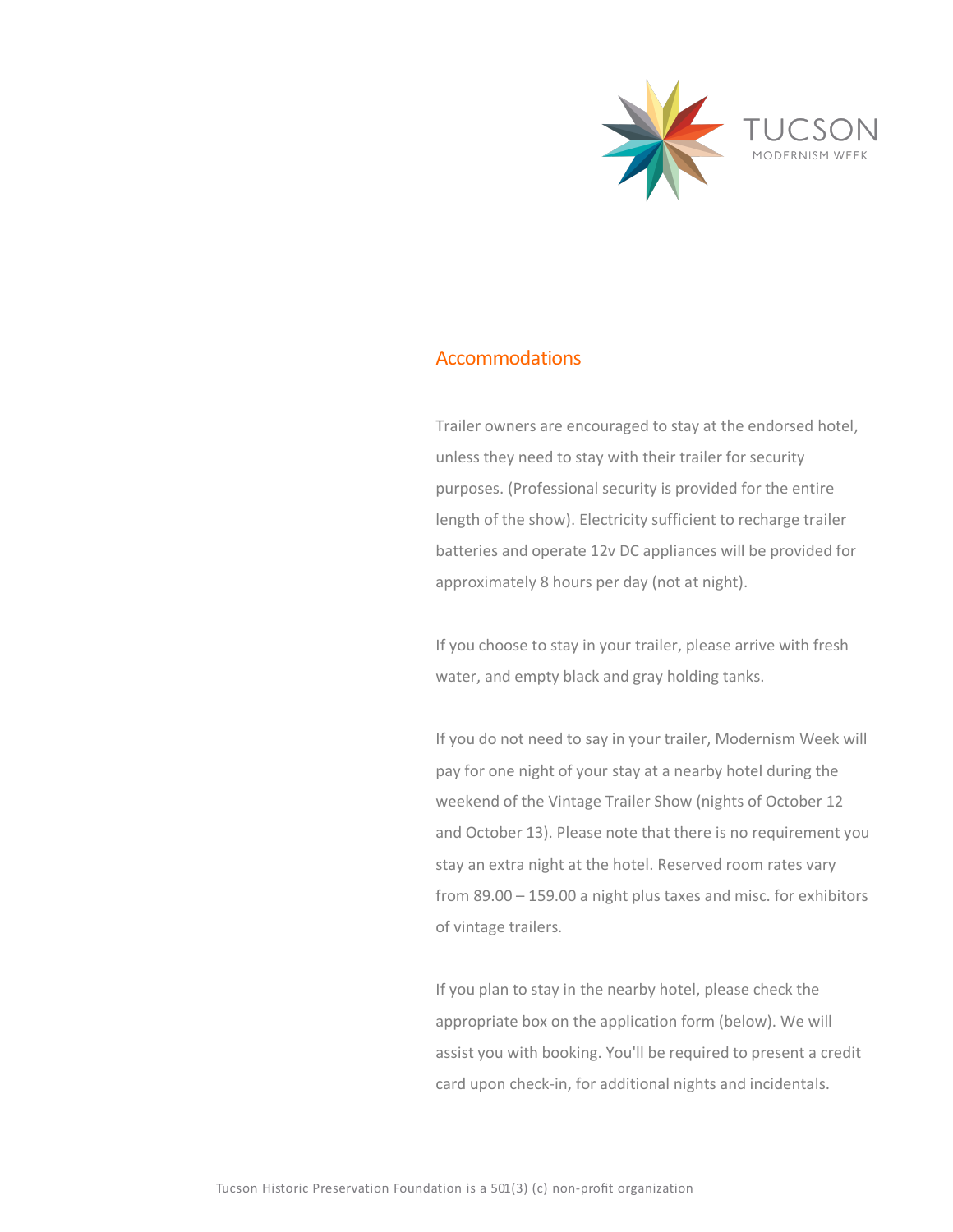

#### **Questions**

Call Jennifer at 520-250-1741, or contact us via email at: trailers@tucsonmod.com

By entering this show, you agree to maintain your own property and liability insurance for your vehicles, and specifically agree to release and hold harmless Tucson Modernism Week, Tucson Historic Preservation Foundation and site owners, and the organizers for any liability, damage to property, loss, injury, or expenses related to your participation in this event. You agree to allow access to your trailer interior by attendees of Tucson Modernism Week 2018 during the scheduled exhibition hours.

Space in the show is available on a first-come, first-served basis. Once the limit of trailers is reached we will start a waiting list. Please contact us as soon as possible to reserve your spot.

If you are not going to stay in your trailer or the endorsed hotel we can suggest other nearby options. Contact us for recommendations.

**Please keep in mind that applying to the Vintage Trailer Show does not guarantee you a space, if you reserve a room in advance be sure you can cancel without penalty if needed.**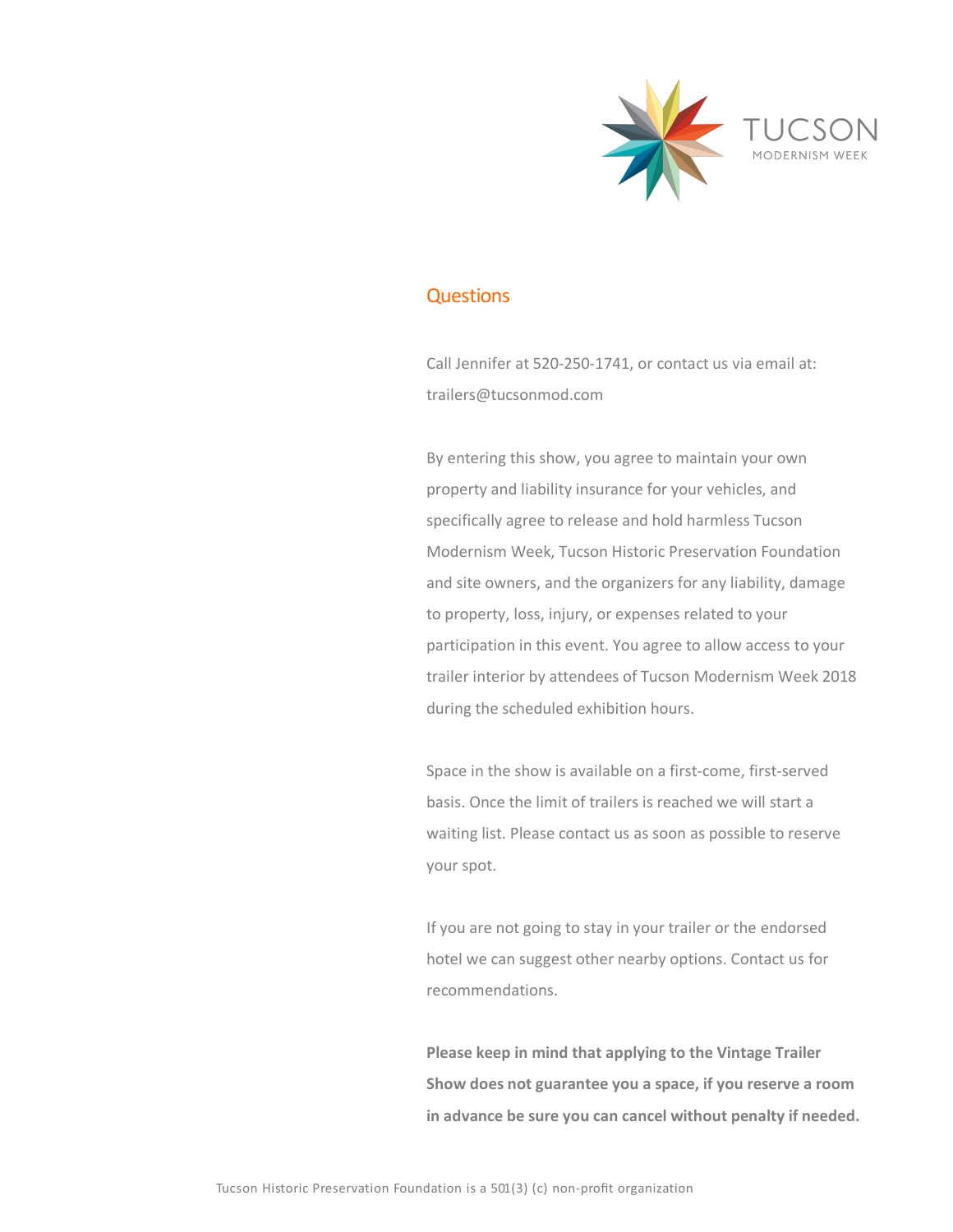

# **TRAILER SHOW APPLICATION**

tucsonmod.com

Tucson Historic Preservation Foundation is a 501(3) (c) non-profit organization